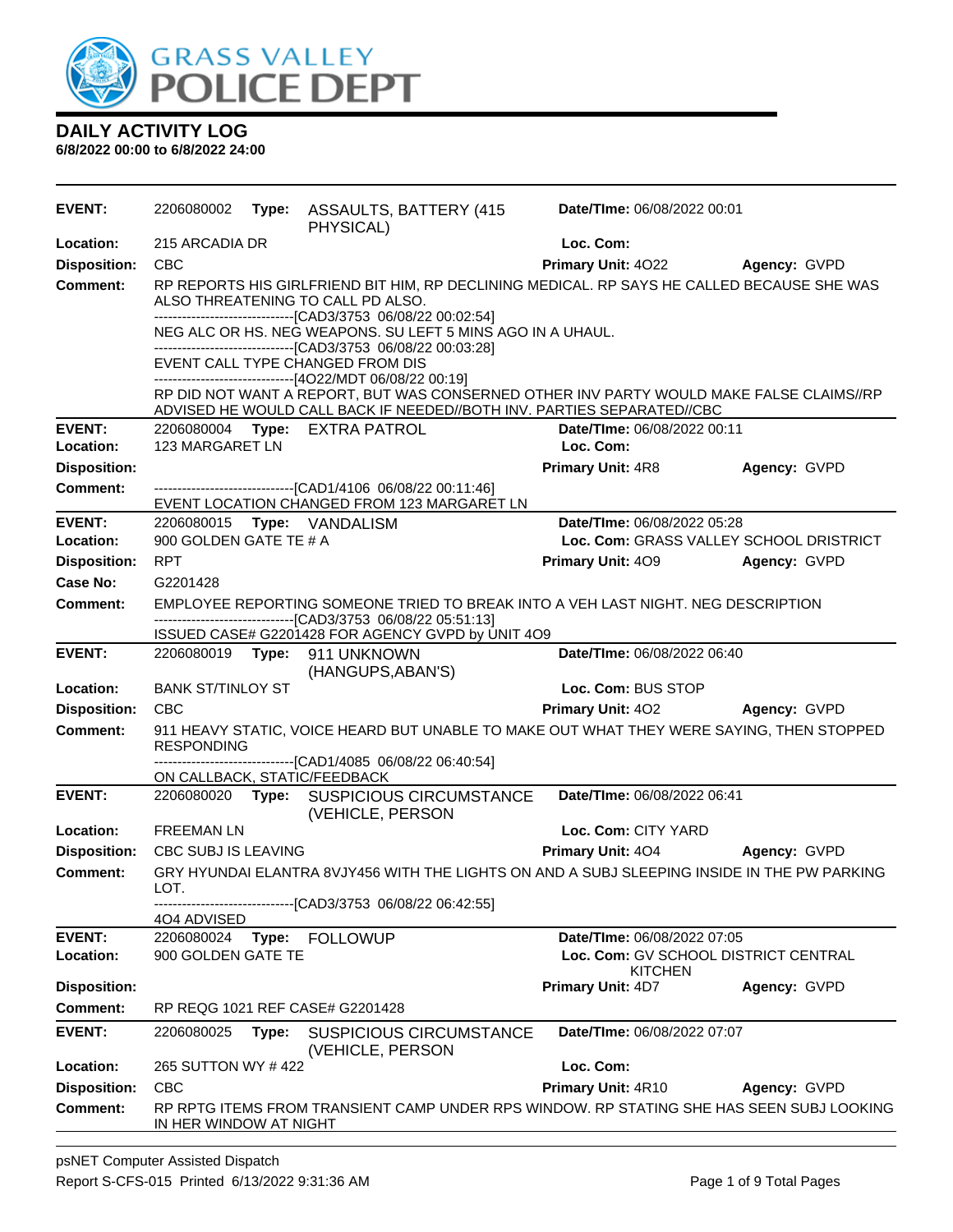

| <b>EVENT:</b>              | 2206080030                   | Type: | BURGLARY (AUTO,<br>RESIDENCE, COMMERCIAL)                                                                                                                                                                                                                                                                                                                                                                                                                                                      | Date/TIme: 06/08/2022 07:50              |                     |
|----------------------------|------------------------------|-------|------------------------------------------------------------------------------------------------------------------------------------------------------------------------------------------------------------------------------------------------------------------------------------------------------------------------------------------------------------------------------------------------------------------------------------------------------------------------------------------------|------------------------------------------|---------------------|
| Location:                  | 104 HIGHLANDS CT             |       |                                                                                                                                                                                                                                                                                                                                                                                                                                                                                                | Loc. Com:                                |                     |
| <b>Disposition:</b>        | RPT 459 TO VEH               |       |                                                                                                                                                                                                                                                                                                                                                                                                                                                                                                | Primary Unit: 4R10                       | Agency: GVPD        |
| Case No:                   | G2201430                     |       |                                                                                                                                                                                                                                                                                                                                                                                                                                                                                                |                                          |                     |
| <b>Comment:</b>            |                              |       | 911 RPTG 459 AUTO, OCCD LAST NIGHT, EXTRA KEY AND BATTERY CHARGER TAKEN, REQG 1021<br>-------------------------------[CAD1/4085 06/08/22 08:06:03]                                                                                                                                                                                                                                                                                                                                             |                                          |                     |
|                            |                              |       | ISSUED CASE# G2201430 FOR AGENCY GVPD by UNIT 4R10                                                                                                                                                                                                                                                                                                                                                                                                                                             |                                          |                     |
| <b>EVENT:</b>              |                              |       | 2206080038 Type: COMMUNITY POLICING<br><b>ACTION</b>                                                                                                                                                                                                                                                                                                                                                                                                                                           | Date/TIme: 06/08/2022 08:49              |                     |
| Location:                  | 125 E MAIN ST                |       |                                                                                                                                                                                                                                                                                                                                                                                                                                                                                                | Loc. Com: GRASS VALLEY CITY HALL         |                     |
| <b>Disposition:</b>        | <b>CBC</b>                   |       |                                                                                                                                                                                                                                                                                                                                                                                                                                                                                                | <b>Primary Unit: 402</b>                 | Agency: GVPD        |
| <b>Comment:</b>            | CITY HALL FOR MEETING        |       |                                                                                                                                                                                                                                                                                                                                                                                                                                                                                                |                                          |                     |
|                            |                              |       | -------------------------------[SUPV01/3675 06/08/22 08:57:07]<br>EVENT LOCATION CHANGED FROM 125 E. MAIN STREET                                                                                                                                                                                                                                                                                                                                                                               |                                          |                     |
| <b>EVENT:</b>              |                              |       | 2206080043    Type: TRESPASS                                                                                                                                                                                                                                                                                                                                                                                                                                                                   | Date/TIme: 06/08/2022 09:08              |                     |
| Location:                  | 126 BERRYHILL DR             |       |                                                                                                                                                                                                                                                                                                                                                                                                                                                                                                | Loc. Com:                                |                     |
| <b>Disposition:</b>        | <b>CBC</b>                   |       |                                                                                                                                                                                                                                                                                                                                                                                                                                                                                                | <b>Primary Unit: 4D7</b>                 | <b>Agency: GVPD</b> |
| <b>Comment:</b>            |                              |       | 911 CALLER, MANAGER OF APT COMPLEX, REPTING A MALE IN A RED SUBARU LIC: 8WRH773, WHO ISN'T<br>ALLOWED TO BE THERE. WHEN CALLER APPROACHED THE MALE AND ASKED HIM TO LEAVE, THE MALE<br>RESPONDED W/ "ITS NOT YOUR BUSINESS WHY I'M HERE"                                                                                                                                                                                                                                                       |                                          |                     |
| <b>EVENT:</b>              |                              |       | 2206080044 Type: TRAFFIC ACCIDENT                                                                                                                                                                                                                                                                                                                                                                                                                                                              | Date/TIme: 06/08/2022 09:11              |                     |
| Location:                  | 435 SUTTON WY                |       |                                                                                                                                                                                                                                                                                                                                                                                                                                                                                                | Loc. Com: FREED                          |                     |
| <b>Disposition:</b>        | <b>RPT 555E</b>              |       |                                                                                                                                                                                                                                                                                                                                                                                                                                                                                                | <b>Primary Unit: 4R10</b>                | Agency: GVPD        |
| Case No:                   | G2201431                     |       |                                                                                                                                                                                                                                                                                                                                                                                                                                                                                                |                                          |                     |
| <b>Comment:</b>            |                              |       | RP RPTG 1182 IN PARKING 2015 BLK FORD EXPLORER AND WHI NISS FRONTIER. REQG RPT<br>-------------------------------[CAD1/4085 06/08/22 09:23:53]<br>ISSUED CASE# G2201431 FOR AGENCY GVPD by UNIT 4R10                                                                                                                                                                                                                                                                                           |                                          |                     |
| <b>EVENT:</b>              |                              |       | 2206080045 Type: ORDINANCES                                                                                                                                                                                                                                                                                                                                                                                                                                                                    | Date/TIme: 06/08/2022 09:15              |                     |
| Location:                  | 867 SUTTON WY                |       | (COUNTY/MUNICIPAL)                                                                                                                                                                                                                                                                                                                                                                                                                                                                             | Loc. Com: SAFEWAY                        |                     |
| <b>Disposition:</b>        | UTL SUBJ GOA                 |       |                                                                                                                                                                                                                                                                                                                                                                                                                                                                                                | <b>Primary Unit: 4D10</b>                | Agency: GVPD        |
| <b>Comment:</b>            |                              |       | RP RPTG MULTIPLE TRANSIENTS REFUSING TO LEAVE FRONT OF THE STORE NEAR SLEEP SHOP                                                                                                                                                                                                                                                                                                                                                                                                               |                                          |                     |
|                            |                              |       | WMA BALD BLK TANK TOP AND BLK JEANS<br>-------------------------------[CAD3/4051_06/08/22 09:15:16]                                                                                                                                                                                                                                                                                                                                                                                            |                                          |                     |
|                            | RP IS MANAGER                |       |                                                                                                                                                                                                                                                                                                                                                                                                                                                                                                |                                          |                     |
| <b>EVENT:</b><br>Location: | 2206080048<br>145 HOCKING AV | Type: | VEH CITES, VIN, TOWS, DUI                                                                                                                                                                                                                                                                                                                                                                                                                                                                      | Date/TIme: 06/08/2022 09:20<br>Loc. Com: |                     |
| <b>Disposition:</b>        |                              |       |                                                                                                                                                                                                                                                                                                                                                                                                                                                                                                | <b>Primary Unit: 4D7</b>                 | Agency: GVPD        |
| <b>Comment:</b>            | ORDINANCE PER RP             |       | RP RPTG VEH TAN WORK TRUCK ILEGALLY PARKED DUE TO IT BEING OVERSIZED AND AGAINST CITY                                                                                                                                                                                                                                                                                                                                                                                                          |                                          |                     |
|                            |                              |       | ------------------------[4D7/MDT 06/08/22 09:36]<br>YELLOW DUMP TRUCK- CA 24840B2 PARKED ON JENKINS/ HOCKING.<br>-------------------------------[4D7/MDT 06/08/22 09:39]<br>OWNER OF TRUCK CONTACTED BY NUMBER ON THE DOOR OF TRUCK, HE STATED SOMEONE BORROWED<br>THE TRUCK AND IT WAS NOT SUPPOSED TO BE DRIVEN AS REG IS EXPRED AS OF 2020, HE STATED HE<br>WOULD GET THE VEHICLE MOVED IMMEDIATELY. HE WAS ADVISED OF COMMERCIAL VEHICLE, AND<br>WEIGHT RESTRICTION PARKING PER MUNI CODE. |                                          |                     |
| <b>EVENT:</b>              |                              | Type: | <b>ORDINANCES</b>                                                                                                                                                                                                                                                                                                                                                                                                                                                                              | Date/TIme: 06/08/2022 09:37              |                     |
|                            | 2206080053                   |       |                                                                                                                                                                                                                                                                                                                                                                                                                                                                                                |                                          |                     |
| Location:                  | 114 GREY OWL CT              |       | (COUNTY/MUNICIPAL)                                                                                                                                                                                                                                                                                                                                                                                                                                                                             | Loc. Com:                                |                     |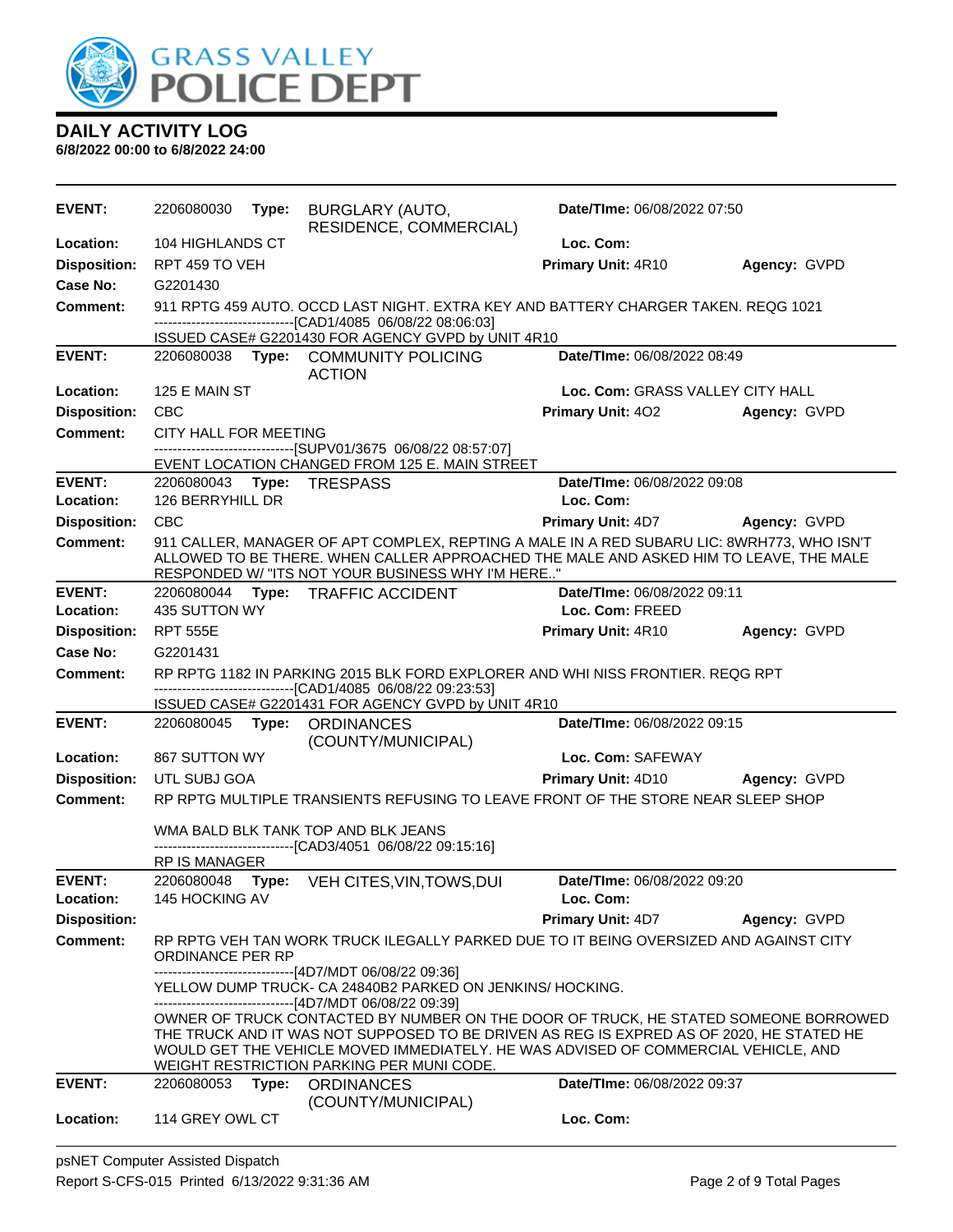

| <b>Disposition:</b>        | <b>CBC</b>                                                                                                                                                                                                              | <b>Primary Unit: 4D7</b>                                       | Agency: GVPD |  |  |
|----------------------------|-------------------------------------------------------------------------------------------------------------------------------------------------------------------------------------------------------------------------|----------------------------------------------------------------|--------------|--|--|
| Comment:                   | CALLER IN THE LOBBY OF GVPD, WANTS TO MAKE A REPT ABOUT NEIGHBORS. ADVISED SEVERAL BROKEN<br>DOWN VEHS W/ EXPIRED REGISTRATION ON THE PROPRTY NEXT TO CALLERS.                                                          |                                                                |              |  |  |
| <b>EVENT:</b><br>Location: | Type: GRAND THEFT AUTO<br>2206080054<br><b>148 OLYMPIA PARK RD</b>                                                                                                                                                      | Date/TIme: 06/08/2022 09:38<br>Loc. Com: NOR CAL RIDERS CHOICE |              |  |  |
| <b>Disposition:</b>        | <b>RPT</b>                                                                                                                                                                                                              | <b>Primary Unit: 4D10</b>                                      | Agency: GVPD |  |  |
| <b>Case No:</b>            | G2201432                                                                                                                                                                                                                |                                                                |              |  |  |
| Comment:                   | 911 RPTG COLD 10851 OF MOTORCYCLE, OCCD LAST NIGHT. GATE WAS BROKEN AND BACK WINDOW<br>SHATTERED                                                                                                                        |                                                                |              |  |  |
|                            | -------------------------------[CAD1/4085 06/08/22 10:00:21]<br>ISSUED CASE# G2201432 FOR AGENCY GVPD by UNIT 4D10<br>------------------------------[CAD2/4132_06/08/22 11:22:24]                                       |                                                                |              |  |  |
|                            | FCN: 3702215902232                                                                                                                                                                                                      |                                                                |              |  |  |
|                            | -------------------------------[CAD1/4085 06/10/22 10:48:51]<br>FCN/3702216101916 FOR SUZUKI                                                                                                                            |                                                                |              |  |  |
| <b>EVENT:</b>              | 2206080057<br>THEFT (GRAND, PETTY, FROM<br>Type:<br>MERCHANT)                                                                                                                                                           | Date/TIme: 06/08/2022 09:44                                    |              |  |  |
| Location:                  | 972 SUTTON WY                                                                                                                                                                                                           | Loc. Com: BEST WESTERN 530 273 1393                            |              |  |  |
| <b>Disposition:</b>        | <b>RPT</b>                                                                                                                                                                                                              | <b>Primary Unit: 4R10</b>                                      | Agency: GVPD |  |  |
| Case No:                   | G2201433                                                                                                                                                                                                                |                                                                |              |  |  |
| Comment:                   | RP RPTG COLD THEFT OF CHAINSAW, DRILL, LEAF BLOWER, COMPRESSOR, AND HEDGE TRIMMER FROM<br>MAINT ROOM, WINDOW BROKEN TO ROOM, NO VIDEO OR SU INFORMATION<br>-------------------------------[CAD3/4051 06/08/22 09:44:30] |                                                                |              |  |  |
|                            | <b>OCCD LAST NIGHT</b>                                                                                                                                                                                                  |                                                                |              |  |  |
|                            | -------------------------------[CAD1/4085 06/08/22 10:07:43]<br>ISSUED CASE# G2201433 FOR AGENCY GVPD by UNIT 4R10                                                                                                      |                                                                |              |  |  |
| <b>EVENT:</b>              | 2206080061<br>Type:<br><b>ORDINANCES</b><br>(COUNTY/MUNICIPAL)                                                                                                                                                          | Date/TIme: 06/08/2022 09:54                                    |              |  |  |
| Location:                  | 129 W MCKNIGHT WY                                                                                                                                                                                                       | Loc. Com: SPD                                                  |              |  |  |
| <b>Disposition:</b>        | <b>CBC 1098T</b>                                                                                                                                                                                                        | Primary Unit: 4R10                                             | Agency: GVPD |  |  |
| Comment:                   | RP RPTG VEH SIL LINC OR CADI SEDAN PARKED FOR MULTIPLE DAYS NEAR BANNER BANK CAMPED FOR<br>MULTIPLE DAYS WITH A DOG. RP WANTS THEM MOVED ALONG<br>-------------------------------[CAD1/4085 06/08/22 10:18:52]          |                                                                |              |  |  |
|                            | 4R10 ADVISED                                                                                                                                                                                                            |                                                                |              |  |  |
| <b>EVENT:</b>              | 2206080062<br>Type: ALARMS (SILENT, AUDIBLE,<br><b>COMMERCIAL, RES</b>                                                                                                                                                  | Date/TIme: 06/08/2022 09:56                                    |              |  |  |
| Location:                  | 671 MALTMAN DR # 4                                                                                                                                                                                                      | Loc. Com:                                                      |              |  |  |
| <b>Disposition:</b>        | CBC CTC MADE W/RESP, ACIDENTAL                                                                                                                                                                                          | Primary Unit: 4D7                                              | Agency: GVPD |  |  |
| <b>Comment:</b>            | 10-33 BUS, ENTRY EXIT FOR FRONT DOOR, 2 TRIPS, AUDIBLE, NEG RESPONSIBLE.<br>-----------------------[CAD2/4132 06/08/22 10:08:16]                                                                                        |                                                                |              |  |  |
|                            | UNITS ADVISED SIERRA MOUNTAIN COFFEE DOESN'T HAVE AN ALARM SYSTEM.<br>CALLING ALARM CO BACK FOR UPDATE.                                                                                                                 |                                                                |              |  |  |
| <b>EVENT:</b>              | 2206080068 Type: FOLLOWUP                                                                                                                                                                                               | Date/TIme: 06/08/2022 10:10                                    |              |  |  |
| Location:                  | 1491 EA MAIN ST                                                                                                                                                                                                         | Loc. Com: BARGAIN BARN 5302732052                              |              |  |  |
| <b>Disposition:</b>        | <b>CBC</b>                                                                                                                                                                                                              | Primary Unit: 4R10                                             | Agency: GVPD |  |  |
| <b>Comment:</b>            | -------------------------------[CAD1/4085 06/08/22 10:10:19]<br>EVENT LOCATION CHANGED FROM BARGAIN BARN                                                                                                                |                                                                |              |  |  |
| <b>EVENT:</b><br>Location: | 2206080071 Type: FOLLOWUP<br>126 BERRYHILL DR                                                                                                                                                                           | Date/TIme: 06/08/2022 10:25<br>Loc. Com:                       |              |  |  |
| <b>Disposition:</b>        | <b>CBC</b>                                                                                                                                                                                                              | Primary Unit: 4D7                                              | Agency: GVPD |  |  |
|                            |                                                                                                                                                                                                                         |                                                                |              |  |  |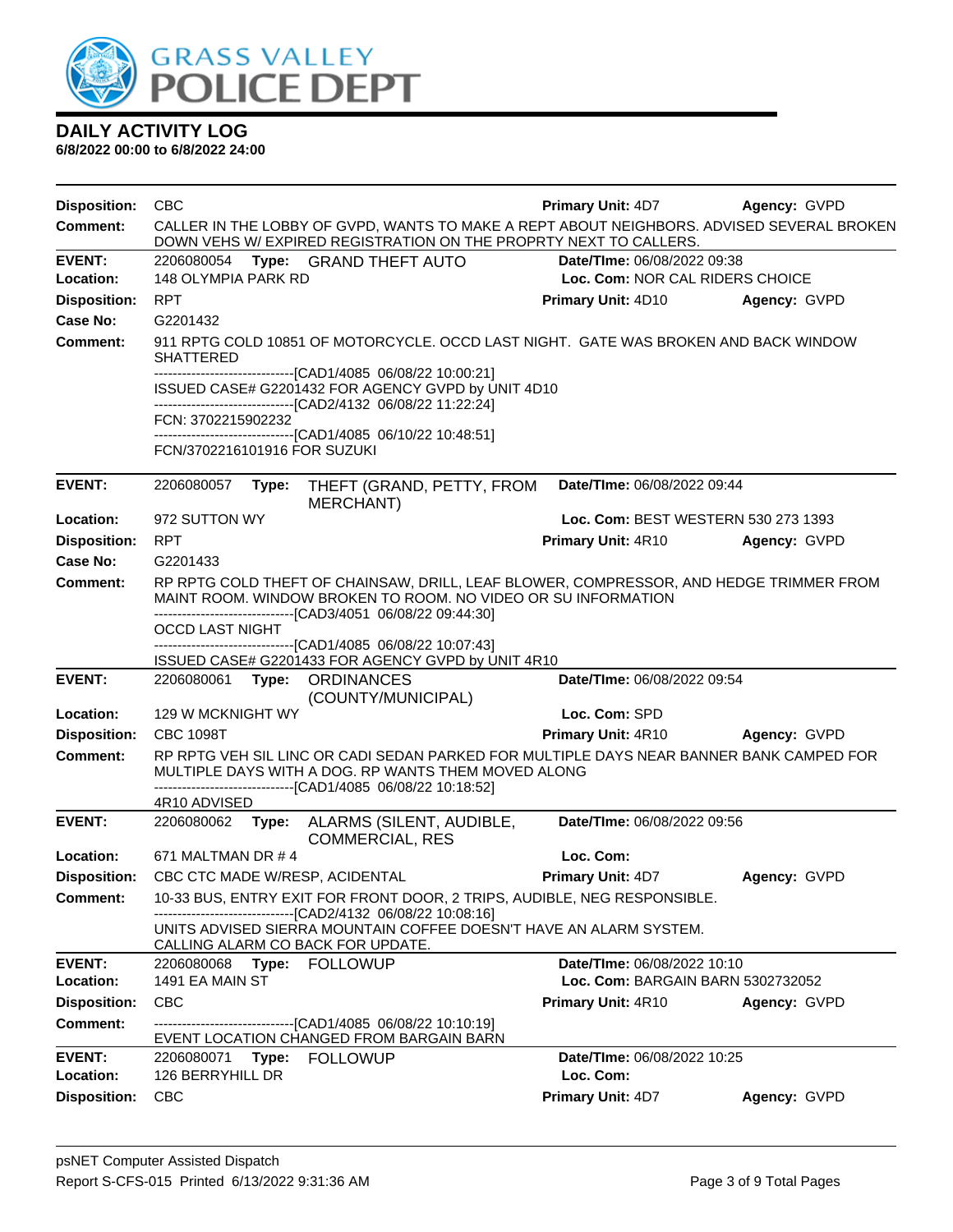

|                                        | OTHER PARTY INVOLVED IN EVENT: 220608-0043<br>WANTS TO SPEAK W/ SOMEONE REGARDING THE ORIGINAL RP<br>BANGING ON CALLERS VEHICLE. REQ 10-21. |       |                                                                                                                                                |                                                     |              |
|----------------------------------------|---------------------------------------------------------------------------------------------------------------------------------------------|-------|------------------------------------------------------------------------------------------------------------------------------------------------|-----------------------------------------------------|--------------|
| <b>EVENT:</b>                          | 2206080073                                                                                                                                  | Type: | 911<br>UNKNOWN/HANGUPS, ABANS                                                                                                                  | Date/TIme: 06/08/2022 10:39                         |              |
| Location:                              | 3 ROCKWOOD                                                                                                                                  |       |                                                                                                                                                | Loc. Com:                                           |              |
| <b>Disposition:</b>                    | <b>HBD</b>                                                                                                                                  |       |                                                                                                                                                | <b>Primary Unit:</b>                                | Agency: GVPD |
| <b>Comment:</b>                        | 911 ACCIDENTAL CODE 4                                                                                                                       |       |                                                                                                                                                |                                                     |              |
| <b>EVENT:</b>                          | 2206080075                                                                                                                                  | Type: | <b>SUSPICIOUS CIRCUMSTANCE</b><br>(VEHICLE, PERSON                                                                                             | Date/TIme: 06/08/2022 10:41                         |              |
| Location:                              | 155 GLASSON WY                                                                                                                              |       |                                                                                                                                                | Loc. Com: SIERRA NEVADA MEMORIAL<br><b>HOSPITAL</b> |              |
| <b>Disposition:</b>                    | CBC                                                                                                                                         |       |                                                                                                                                                | <b>Primary Unit: 4D10</b>                           | Agency: GVPD |
| <b>Comment:</b>                        |                                                                                                                                             |       | RP RPTG SUBJ APPEARING TO BREAK INTO VEHS. SECURITY O/W SUBJ AND REFUSING TO LEAVE. RP<br>HUNG BEFORE GETTING FURTHER WHEN OUT ON HOLD FOR 911 |                                                     |              |
| <b>EVENT:</b>                          | 2206080079                                                                                                                                  | Type: | 911<br>UNKNOWN/HANGUPS, ABANS                                                                                                                  | Date/TIme: 06/08/2022 10:45                         |              |
| Location:                              | 3 ROCKWOOD                                                                                                                                  |       |                                                                                                                                                | Loc. Com:                                           |              |
| <b>Disposition:</b>                    | <b>HBD</b>                                                                                                                                  |       |                                                                                                                                                | <b>Primary Unit:</b>                                | Agency: GVPD |
| Comment:                               | 911 ACCIDENTAL CODE 4                                                                                                                       |       |                                                                                                                                                |                                                     |              |
| <b>EVENT:</b>                          | 2206080084                                                                                                                                  | Type: | <b>COMMUNITY POLICING</b><br><b>ACTION</b>                                                                                                     | Date/TIme: 06/08/2022 10:52                         |              |
| <b>Disposition:</b><br>Comment:        | <b>CBC</b>                                                                                                                                  |       |                                                                                                                                                | Primary Unit: 402                                   | Agency: GVPD |
| <b>EVENT:</b>                          | 2206080089                                                                                                                                  | Type: | <b>CITIZEN ASSIST (CIVIL</b><br>STANDBY'S, LOCKOUT                                                                                             | Date/TIme: 06/08/2022 11:04                         |              |
| Location:                              | 1262 SUTTON WY                                                                                                                              |       |                                                                                                                                                | Loc. Com: HOSPITALITY HOUSE 530 271 7144            |              |
| <b>Disposition:</b>                    | <b>CBC</b>                                                                                                                                  |       |                                                                                                                                                | Primary Unit: 4D16                                  | Agency: GVPD |
| <b>Comment:</b>                        | <b>CLEARANCE X1</b>                                                                                                                         |       |                                                                                                                                                |                                                     |              |
|                                        | 4S5 AWARE                                                                                                                                   |       | --------------------------[CAD3/4051_06/08/22 11:56:48]<br>-------------------------------[CAD3/4051_06/08/22 14:17:58]                        |                                                     |              |
|                                        | KEEP OPEN PER 4D16                                                                                                                          |       |                                                                                                                                                |                                                     |              |
| <b>EVENT:</b>                          | 2206080102                                                                                                                                  | Type: | <b>COMMUNITY POLICING</b><br><b>ACTION</b>                                                                                                     | Date/TIme: 06/08/2022 11:46                         |              |
| <b>Disposition:</b><br><b>Comment:</b> | <b>CBC</b>                                                                                                                                  |       |                                                                                                                                                | Primary Unit: 402                                   | Agency: GVPD |
| <b>EVENT:</b>                          | 2206080104                                                                                                                                  | Type: | <b>ORDINANCES</b><br>(COUNTY/MUNICIPAL)                                                                                                        | Date/TIme: 06/08/2022 11:49                         |              |
| Location:                              | 290 SIERRA COLLEGE DR                                                                                                                       |       |                                                                                                                                                | Loc. Com: BRAIR PATCH                               |              |
| <b>Disposition:</b>                    | <b>CIT</b>                                                                                                                                  |       |                                                                                                                                                | Primary Unit: 4D10                                  | Agency: GVPD |
| <b>Comment:</b>                        | PROVIDING FURTHER                                                                                                                           |       | RP REPORTING 2 XRAYS PANHANDLING IN DRIVEWAY OF BRIAR PATCH. DISCONNECTED BEFORE<br>-------------------------[4D10/MDT 06/08/22 12:35]         |                                                     |              |
|                                        | SUBJECT CITED                                                                                                                               |       |                                                                                                                                                |                                                     |              |
| <b>EVENT:</b>                          | 2206080116                                                                                                                                  | Type: | TRAFFIC (DUI, PARKING,<br>SPEED, HAZ                                                                                                           | Date/TIme: 06/08/2022 12:37                         |              |
| Location:                              | <b>49 STATE/WE MCKNIGHT WY</b>                                                                                                              |       |                                                                                                                                                | Loc. Com: SB                                        |              |
| <b>Disposition:</b><br><b>Comment:</b> | <b>HBD</b><br>***** EVENT CLOSED BY CAD3                                                                                                    |       | 911 CALLER RPTNG RECKLESS DRIVING VEH, SPEEDING, TAILGATING, BLK 4DR SEDAN, XREF TO CHP.                                                       | <b>Primary Unit:</b>                                | Agency: GVPD |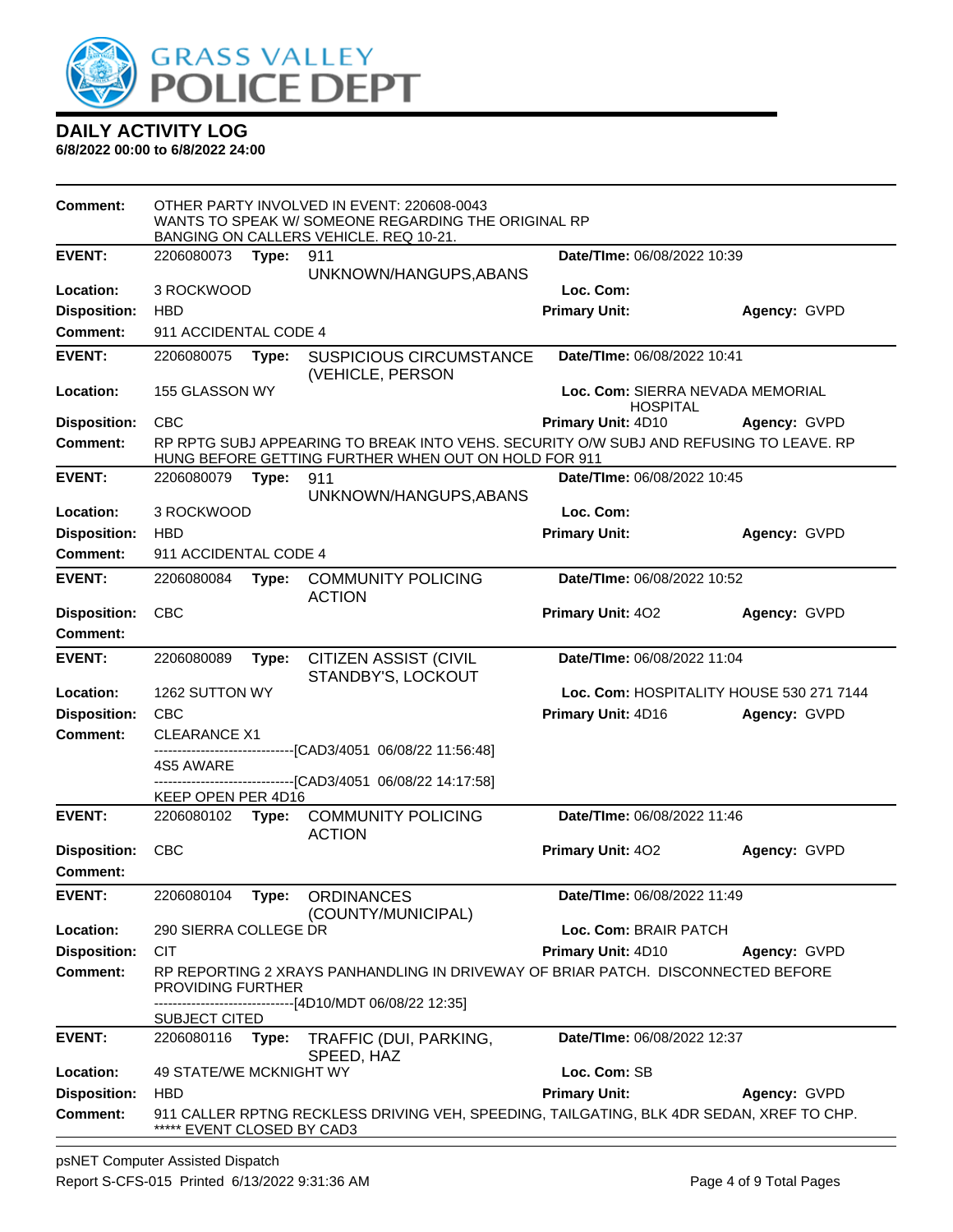

| <b>EVENT:</b>       | 2206080121                                  | Type: 911 UNKNOWN<br>(HANGUPS, ABAN'S)                                                                                                                            | Date/TIme: 06/08/2022 12:48                                                                                                                                         |                                                                                              |
|---------------------|---------------------------------------------|-------------------------------------------------------------------------------------------------------------------------------------------------------------------|---------------------------------------------------------------------------------------------------------------------------------------------------------------------|----------------------------------------------------------------------------------------------|
| Location:           | 2054 NEVADA CITY HIGHWAY                    |                                                                                                                                                                   | Loc. Com: SAVE MART                                                                                                                                                 |                                                                                              |
| <b>Disposition:</b> | HBD LOG PER 4D10                            |                                                                                                                                                                   | <b>Primary Unit:</b>                                                                                                                                                | Agency: GVPD                                                                                 |
| <b>Comment:</b>     | 911 ABAN                                    |                                                                                                                                                                   |                                                                                                                                                                     |                                                                                              |
|                     |                                             | -------------------------------[CAD1/4085 06/08/22 12:55:29]<br>CALL BACK IF ANYTHING CHANGES<br>***** EVENT CLOSED BY CAD3 WITH COMMENT-LOG PER 4D10             |                                                                                                                                                                     | ON CALLBAK, PHONE TREE, SPOKE TO KATHY AT SERVICE DESK, UNAWARE OF ANY EMERGENCIES. WILL     |
| <b>EVENT:</b>       |                                             | 2206080129 Type: 911 UNKNOWN<br>(HANGUPS, ABAN'S)                                                                                                                 | Date/TIme: 06/08/2022 13:11                                                                                                                                         |                                                                                              |
| Location:           |                                             | LAT: 39.21624000 LONG: -121.069689                                                                                                                                | Loc. Com:                                                                                                                                                           |                                                                                              |
| <b>Disposition:</b> | <b>HBD</b>                                  |                                                                                                                                                                   | <b>Primary Unit:</b>                                                                                                                                                | Agency: GVPD                                                                                 |
| <b>Comment:</b>     | 911 ABAND                                   |                                                                                                                                                                   |                                                                                                                                                                     |                                                                                              |
|                     | LEFT VM ON CB<br>***** EVENT CLOSED BY CAD3 | -----------------------[CAD2/4132_06/08/22_13:12:18]                                                                                                              |                                                                                                                                                                     |                                                                                              |
| <b>EVENT:</b>       |                                             | 2206080132 Type: WELFARE CHECK                                                                                                                                    | Date/TIme: 06/08/2022 13:16                                                                                                                                         |                                                                                              |
| Location:           | 1219 SUTTON WY                              |                                                                                                                                                                   |                                                                                                                                                                     | Loc. Com: KNIGHTS PAINT 530 273 6401                                                         |
| <b>Disposition:</b> | <b>CBC</b>                                  |                                                                                                                                                                   | <b>Primary Unit: 4D10</b>                                                                                                                                           | Agency: GVPD                                                                                 |
| <b>Comment:</b>     |                                             |                                                                                                                                                                   | HOSP HOUSE REQ WEL CHECK ON XRAY, STATES SHE HAS BEEN WALKING BACK AND FORTH ALL NIGHT,<br>AND WILL NOT GET OUT OF SUN. RP STATES SHE IS ACTING ONLY SEMI-COHERANT. |                                                                                              |
| <b>EVENT:</b>       | 2206080139                                  | Type: ORDINANCES<br>(COUNTY/MUNICIPAL)                                                                                                                            | Date/TIme: 06/08/2022 13:26                                                                                                                                         |                                                                                              |
| Location:           | 2118 NEVADA CITY HY                         |                                                                                                                                                                   | Loc. Com:                                                                                                                                                           |                                                                                              |
| <b>Disposition:</b> | <b>CIT</b>                                  |                                                                                                                                                                   | Primary Unit: 4D10                                                                                                                                                  | Agency: GVPD                                                                                 |
| <b>Comment:</b>     |                                             | RP RPTING PANDHANDLERS, REQ REMOVED.                                                                                                                              |                                                                                                                                                                     |                                                                                              |
| <b>EVENT:</b>       | 2206080141                                  | Type: TRAFFIC ACCIDENT                                                                                                                                            | Date/TIme: 06/08/2022 13:27                                                                                                                                         |                                                                                              |
| Location:           | SO CHURCH ST/NEAL ST                        |                                                                                                                                                                   | Loc. Com: PARKING LOT                                                                                                                                               |                                                                                              |
| <b>Disposition:</b> | <b>RPT</b>                                  |                                                                                                                                                                   | Primary Unit: 4R10                                                                                                                                                  | Agency: GVPD                                                                                 |
| Case No:            | G2201434                                    |                                                                                                                                                                   |                                                                                                                                                                     |                                                                                              |
| <b>Comment:</b>     |                                             | RP IS PASSERBY AND DID NOT STAY ON SCENE<br>----------------------------------[CAD3/4051 06/08/22 13:50:54]<br>ISSUED CASE# G2201434 FOR AGENCY GVPD by UNIT 4R10 |                                                                                                                                                                     | 911 REPORTING BLK RAM 4X4 HIT A PARKED UNOCCUPIED GRY LEXUS, DRIVER OF TRUCK IS STILL THERE. |
| <b>EVENT:</b>       |                                             | 2206080142 Type: FOLLOWUP                                                                                                                                         | Date/TIme: 06/08/2022 13:28                                                                                                                                         |                                                                                              |
| Location:           | 129 S AUBURN ST                             |                                                                                                                                                                   |                                                                                                                                                                     | Loc. Com: GRASS VALLEY POLICE DEPARTMENT                                                     |
| Disposition: CBC    |                                             |                                                                                                                                                                   |                                                                                                                                                                     | Primary Unit: 4D16 Agency: GVPD                                                              |
| Comment:            |                                             | -------------------------------[CAD3/4051 06/08/22 13:28:29]                                                                                                      |                                                                                                                                                                     |                                                                                              |
|                     |                                             | EVENT LOCATION CHANGED FROM GPD                                                                                                                                   |                                                                                                                                                                     |                                                                                              |
| <b>EVENT:</b>       |                                             |                                                                                                                                                                   | Date/TIme: 06/08/2022 13:41                                                                                                                                         |                                                                                              |
| Location:           | 231 NO CHURCH ST                            |                                                                                                                                                                   | Loc. Com:                                                                                                                                                           |                                                                                              |
| <b>Disposition:</b> | <b>CBC</b>                                  |                                                                                                                                                                   | <b>Primary Unit: 402</b>                                                                                                                                            | Agency: GVPD                                                                                 |
| <b>Comment:</b>     |                                             | ------------------------------[CAD3/4051_06/08/22 13:46:45]<br>EVENT LOCATION CHANGED FROM 231 N CHURCH                                                           |                                                                                                                                                                     |                                                                                              |
| <b>EVENT:</b>       |                                             | 2206080155 Type: GRAND THEFT AUTO                                                                                                                                 | Date/TIme: 06/08/2022 14:05                                                                                                                                         |                                                                                              |
| Location:           | 14213 LA BARR MEADOWS RD                    |                                                                                                                                                                   | Loc. Com:                                                                                                                                                           |                                                                                              |
| <b>Disposition:</b> | CBC MESSAGE LEFT                            |                                                                                                                                                                   | Primary Unit: 4R10                                                                                                                                                  | Agency: GVPD                                                                                 |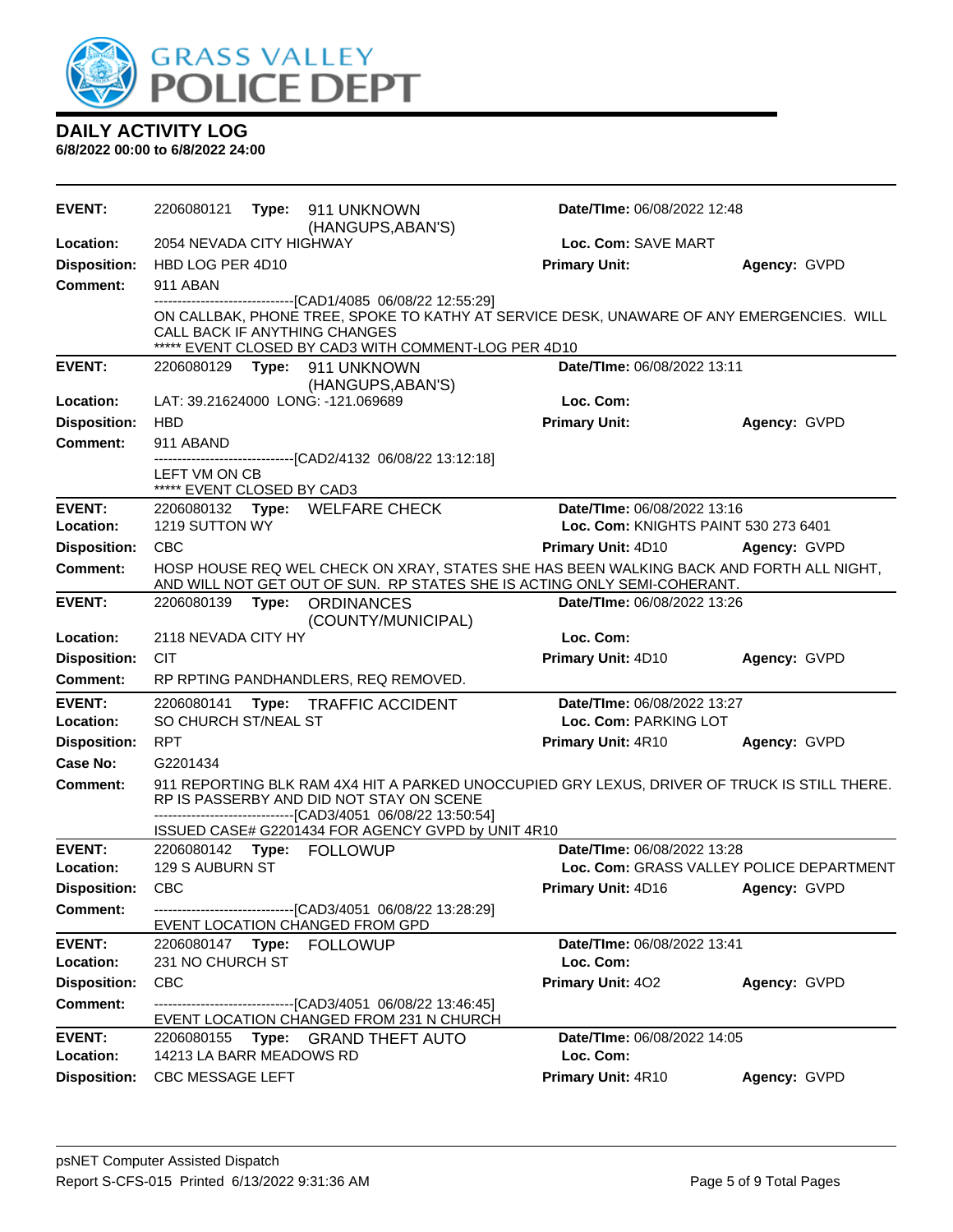

#### **6/8/2022 00:00 to 6/8/2022 24:00**

| Comment:            |                                                    |       | CALLER AT THE LOBBY OF GVPD, WANTS TO PROVIDE UPDATES FOR A VEHICLE THAT WAS STOLEN A<br>YEAR AGO, VEH WAS A 2000 4RUNNER W/ A DIRTBIKE.<br>-------------------------------[CAD2/4132 06/08/22 14:09:32]                                                                                                                                                                                                                    |                                                     |                     |
|---------------------|----------------------------------------------------|-------|-----------------------------------------------------------------------------------------------------------------------------------------------------------------------------------------------------------------------------------------------------------------------------------------------------------------------------------------------------------------------------------------------------------------------------|-----------------------------------------------------|---------------------|
|                     | STOLEN VEH.                                        |       | REQ A 10-21, CHP TOLD CALLER TO GO TO GVPD FOR UPDATES, CALLER THINKS THEY'VE LOCATED THE                                                                                                                                                                                                                                                                                                                                   |                                                     |                     |
|                     |                                                    |       |                                                                                                                                                                                                                                                                                                                                                                                                                             |                                                     |                     |
| <b>EVENT:</b>       | 2206080160 Type:                                   |       | CONTACT MADE VIA 10-21. INFO FORWARDED TO DETECTIVES.<br>DISTURBANCE (NOISE,                                                                                                                                                                                                                                                                                                                                                | Date/TIme: 06/08/2022 14:31                         |                     |
|                     |                                                    |       | MUSIC, VERBAL, BARKI                                                                                                                                                                                                                                                                                                                                                                                                        |                                                     |                     |
| Location:           |                                                    |       | ALLISON RANCH RD/MCCOURTNEY RD                                                                                                                                                                                                                                                                                                                                                                                              | Loc. Com:                                           |                     |
| <b>Disposition:</b> | <b>UTL</b>                                         |       |                                                                                                                                                                                                                                                                                                                                                                                                                             | <b>Primary Unit: 4S5</b>                            | <b>Agency: GVPD</b> |
| <b>Comment:</b>     |                                                    |       | 911 CALLER DISCONNECTED, REPRTING MALE AND XRAY, VERBAL AT THE MINING MESUME.                                                                                                                                                                                                                                                                                                                                               |                                                     |                     |
|                     | ON CALLBACK, MSG LEFT                              |       | -------------------------------[CAD1/4085 06/08/22 14:33:54]                                                                                                                                                                                                                                                                                                                                                                |                                                     |                     |
| <b>EVENT:</b>       |                                                    |       | 2206080161 Type: ANIMALS (ABUSE, LOOSE,<br>FOUND, INJURED)                                                                                                                                                                                                                                                                                                                                                                  | Date/TIme: 06/08/2022 14:34                         |                     |
| Location:           | 275 DORSEY DR # 27                                 |       |                                                                                                                                                                                                                                                                                                                                                                                                                             | Loc. Com:                                           |                     |
| <b>Disposition:</b> | <b>CBC</b>                                         |       |                                                                                                                                                                                                                                                                                                                                                                                                                             | Primary Unit: 4D16                                  | Agency: GVPD        |
| <b>Comment:</b>     |                                                    |       | RP REQG WELFARE CHECK ON NEIGHBORS APT WHO POSS LEFT CAT AFTER MOVING OUT AT THE END OF<br>APRIL. RP HEAR SOMETHING FALL ON GROUND AND THINKS SOMEONE OR SOMETHING IS IN THE APT                                                                                                                                                                                                                                            |                                                     |                     |
|                     |                                                    |       | ------------------------------[4D16/MDT 06/08/22 15:48]<br>NO CONTACT AT APARTMENT. WILL CONTACT MANAGER TO CONFIRM STATUS.                                                                                                                                                                                                                                                                                                 |                                                     |                     |
| <b>EVENT:</b>       |                                                    |       | 2206080173 Type: ORDINANCES                                                                                                                                                                                                                                                                                                                                                                                                 | Date/TIme: 06/08/2022 15:07                         |                     |
|                     |                                                    |       | (COUNTY/MUNICIPAL)                                                                                                                                                                                                                                                                                                                                                                                                          |                                                     |                     |
| Location:           | 867 SUTTON WY                                      |       |                                                                                                                                                                                                                                                                                                                                                                                                                             | Loc. Com: SAFEWAY                                   |                     |
| <b>Disposition:</b> | <b>CBC</b>                                         |       |                                                                                                                                                                                                                                                                                                                                                                                                                             | Primary Unit: 4D16 Agency: GVPD                     |                     |
| <b>Comment:</b>     |                                                    |       | RP REPORTING SUBJ WHO CAMPS ON THE PROPERTY AND REFUSES TO LEAVE. HAS BEEN THERE FOR A<br>WEEK, RP STATES HES BEEN AN ONGOING ISSUE FOR OVER A MONTH. PER RP, VEH BEING CAMPED IN IS<br>UNSAFE, OVERLOADED WITH TRASH AND MISSING MIRRORS. ASSOC VEH GOLD CHEVY PICKUP LP<br>DP604YC ELDERLY WMA DRIVER. RP WANTS HIM MOVED ALONG AND TRESSPASSED, STATES<br>BUSINESSES DO NOT WANT HIM AROUND. LAST SEEN NEAR THE AUTOZONE |                                                     |                     |
| <b>EVENT:</b>       |                                                    |       | 2206080174 Type: VEH CITES, VIN, TOWS, DUI                                                                                                                                                                                                                                                                                                                                                                                  | Date/TIme: 06/08/2022 15:11                         |                     |
| Location:           | 522 SUTTON WY                                      |       |                                                                                                                                                                                                                                                                                                                                                                                                                             | Loc. Com: BEACH HUT DELI                            |                     |
| <b>Disposition:</b> | <b>CBC</b>                                         |       |                                                                                                                                                                                                                                                                                                                                                                                                                             | Primary Unit: 4D16                                  | Agency: GVPD        |
| <b>Comment:</b>     |                                                    |       | ----------------------------------[CAD2/4132 06/08/22 15:13:17]<br>EVENT LOCATION CHANGED FROM BEHIND BEACH HUT<br>------------------------------[CAD2/4132 06/08/22 15:13:22]                                                                                                                                                                                                                                              |                                                     |                     |
|                     | BEHIND BEACH HUT                                   |       |                                                                                                                                                                                                                                                                                                                                                                                                                             |                                                     |                     |
| <b>EVENT:</b>       | 2206080175 Type:                                   |       | <b>PROBATION SEARCHES -</b><br>PROBATION DEPT ONLY                                                                                                                                                                                                                                                                                                                                                                          | Date/TIme: 06/08/2022 15:23                         |                     |
| <b>Disposition:</b> | <b>CBC</b>                                         |       |                                                                                                                                                                                                                                                                                                                                                                                                                             | Primary Unit: 5F150                                 | Agency: GVPD        |
| <b>Comment:</b>     |                                                    |       |                                                                                                                                                                                                                                                                                                                                                                                                                             |                                                     |                     |
| <b>EVENT:</b>       | 2206080183                                         | Type: | 911 UNKNOWN<br>(HANGUPS, ABAN'S)                                                                                                                                                                                                                                                                                                                                                                                            | Date/TIme: 06/08/2022 15:50                         |                     |
| Location:           | 155 GLASSON WY                                     |       |                                                                                                                                                                                                                                                                                                                                                                                                                             | Loc. Com: SIERRA NEVADA MEMORIAL<br><b>HOSPITAL</b> |                     |
| <b>Disposition:</b> | <b>HBD</b>                                         |       |                                                                                                                                                                                                                                                                                                                                                                                                                             | <b>Primary Unit:</b>                                | Agency: GVPD        |
| <b>Comment:</b>     |                                                    |       | 911 ABANDONED. UNABLE TO CALL NUMBER BACK<br>--------[CAD3/4051_06/08/22 15:52:05]                                                                                                                                                                                                                                                                                                                                          |                                                     |                     |
|                     | ER IS CODE 4                                       |       |                                                                                                                                                                                                                                                                                                                                                                                                                             |                                                     |                     |
|                     | PER 4S5 LOG THE CALL<br>***** EVENT CLOSED BY CAD2 |       | ------------------------------[CAD2/4132 06/08/22 16:17:14]                                                                                                                                                                                                                                                                                                                                                                 |                                                     |                     |
| <b>EVENT:</b>       | 2206080185                                         |       | Type: WELFARE CHECK                                                                                                                                                                                                                                                                                                                                                                                                         | Date/TIme: 06/08/2022 15:53                         |                     |

psNET Computer Assisted Dispatch Report S-CFS-015 Printed 6/13/2022 9:31:36 AM Page 6 of 9 Total Pages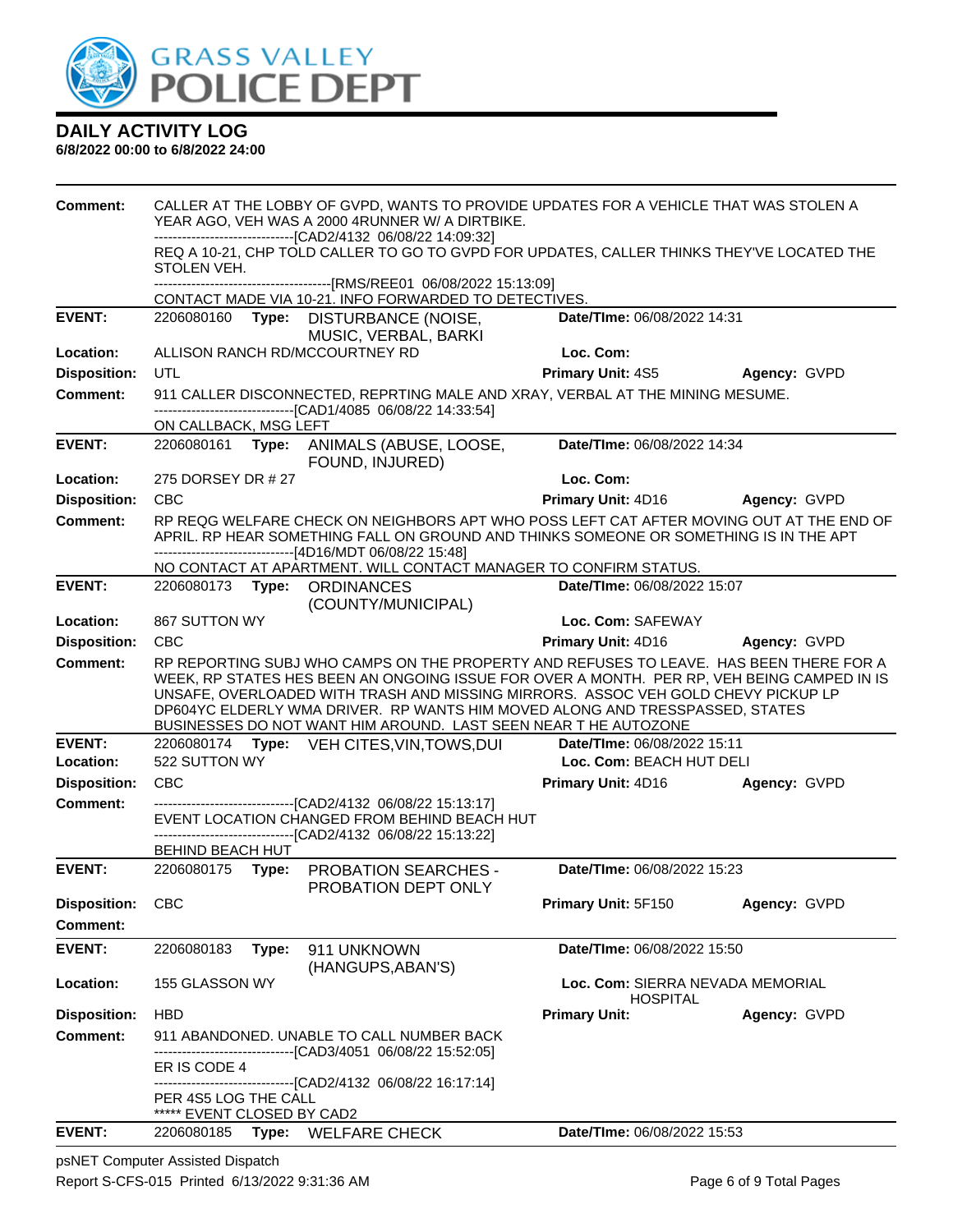

| Location:                  | PLAZA DR/SUTTON WY                                                                                                   |       |                                                                                                                                                                                                                                                                                                                                 | Loc. Com:                                           |              |
|----------------------------|----------------------------------------------------------------------------------------------------------------------|-------|---------------------------------------------------------------------------------------------------------------------------------------------------------------------------------------------------------------------------------------------------------------------------------------------------------------------------------|-----------------------------------------------------|--------------|
| <b>Disposition:</b>        | <b>CBC</b>                                                                                                           |       |                                                                                                                                                                                                                                                                                                                                 | Primary Unit: 4D16                                  | Agency: GVPD |
| Comment:                   | 911 RPT'G FEMALE WITH DOG ASKING FOR HELP, STATED A WMA CAMO SHORTS WAS CHASING HER<br>RP FLAGGED DOWN 4D16 WHILE LL |       |                                                                                                                                                                                                                                                                                                                                 |                                                     |              |
| <b>EVENT:</b>              |                                                                                                                      |       | 2206080187 Type: COMMUNITY POLICING<br><b>ACTION</b>                                                                                                                                                                                                                                                                            | Date/TIme: 06/08/2022 16:07                         |              |
| <b>Disposition:</b>        | <b>CBC</b>                                                                                                           |       |                                                                                                                                                                                                                                                                                                                                 | <b>Primary Unit: 402</b>                            | Agency: GVPD |
| <b>Comment:</b>            |                                                                                                                      |       |                                                                                                                                                                                                                                                                                                                                 |                                                     |              |
| <b>EVENT:</b>              | 2206080193                                                                                                           | Type: | <b>ORDINANCES</b><br>(COUNTY/MUNICIPAL)                                                                                                                                                                                                                                                                                         | Date/TIme: 06/08/2022 16:24                         |              |
| Location:                  | 2090 NEVADA CITY HY                                                                                                  |       |                                                                                                                                                                                                                                                                                                                                 | Loc. Com: YUBA DOCS 530 274 5020                    |              |
| <b>Disposition:</b>        | <b>WA 98T</b>                                                                                                        |       |                                                                                                                                                                                                                                                                                                                                 | Primary Unit: 4D10                                  | Agency: GVPD |
| <b>Comment:</b>            |                                                                                                                      |       | RP RPT'G PANHANDELING GYPSYS, MALE WITH MULTIPLE J'S NEAR THE ENTRANCE TO YUBA DOCS                                                                                                                                                                                                                                             |                                                     |              |
| <b>EVENT:</b><br>Location: | 2206080197<br>426 MILL ST                                                                                            |       | Type: FOLLOWUP                                                                                                                                                                                                                                                                                                                  | Date/TIme: 06/08/2022 16:39<br>Loc. Com:            |              |
| <b>Disposition:</b>        | PEN MESSAGE LEFT                                                                                                     |       |                                                                                                                                                                                                                                                                                                                                 | Primary Unit: 4D10                                  | Agency: GVPD |
| <b>Comment:</b>            |                                                                                                                      |       | RP REQG 1021 REF EVENT 2205170190                                                                                                                                                                                                                                                                                               |                                                     |              |
|                            |                                                                                                                      |       | -------------------------------[CAD3/4051 06/08/22 17:36:21]<br>PER 4011, CTC MADE WITH RP. PROVIDED WITH DOCUMENTATION NUMBER. RP BELIEVES SU IS<br>HARASSING HER NUMBER AND BLOCKED THE NUMBER.                                                                                                                               |                                                     |              |
|                            |                                                                                                                      |       | RP PROVIDED INFORMATION THAT SHE RECIEVED FROM A FRIEND ON WHO THE SUSPECT WAS. SHE DID<br>NOT WANT CONTACT AT THIS TIME ONLY ADVISING THAT SHE WAS THE PERSON WHO HAD SENT THE<br>INFORMATION. RP WAS ADVISED NOT TO CONTACT SUSPECT AND BLOCK THE NUMBER. NO CRIMINAL<br>ISSUE AT THIS TIME AND RP WAS PROVIDED WITH A CFS #. |                                                     |              |
| <b>EVENT:</b>              | 2206080198                                                                                                           | Type: | TRAFFIC (DUI, PARKING,                                                                                                                                                                                                                                                                                                          | Date/TIme: 06/08/2022 16:41                         |              |
| Location:                  |                                                                                                                      |       | SPEED, HAZ<br>49/20 STATE/IDAHO MARYLAND RD                                                                                                                                                                                                                                                                                     | Loc. Com:                                           |              |
| <b>Disposition:</b>        | <b>HBD</b>                                                                                                           |       |                                                                                                                                                                                                                                                                                                                                 | <b>Primary Unit:</b>                                | Agency: GVPD |
| <b>Comment:</b>            |                                                                                                                      |       | VAN, ON THE SIDE OF THE ROADWAY, NEG MEDICAL NEEDED. 2 WMA. PER 1P37, XRED TO CHP<br>-------------------------------[CAD1/4056 06/08/22 16:42:16]                                                                                                                                                                               |                                                     |              |
|                            | 10-39 CHP                                                                                                            |       |                                                                                                                                                                                                                                                                                                                                 |                                                     |              |
|                            | ADDTL 911 RECVD XFER TO CHP<br>***** EVENT CLOSED BY CAD1                                                            |       | -------------------------------[CAD3/4051 06/08/22 16:43:47]                                                                                                                                                                                                                                                                    |                                                     |              |
| <b>EVENT:</b>              |                                                                                                                      |       | 2206080199 Type: CITIZEN ASSIST/CIVIL                                                                                                                                                                                                                                                                                           | Date/TIme: 06/08/2022 16:41                         |              |
| Location:                  | 155 GLASSON WY                                                                                                       |       | STANDBYS, LOCKOUT                                                                                                                                                                                                                                                                                                               | Loc. Com: SIERRA NEVADA MEMORIAL<br><b>HOSPITAL</b> |              |
| <b>Disposition:</b>        | <b>HBD</b>                                                                                                           |       |                                                                                                                                                                                                                                                                                                                                 | <b>Primary Unit:</b>                                | Agency: GVPD |
| <b>Comment:</b>            |                                                                                                                      |       | 911 RPTG HUSBAND LOST HIS EBT CARD. RP WAS ADVISED TO CALL CARD COMPANY                                                                                                                                                                                                                                                         |                                                     |              |
| <b>EVENT:</b>              | 2206080200                                                                                                           | Type: | THEFT (GRAND, PETTY, FROM<br>MERCHANT)                                                                                                                                                                                                                                                                                          | Date/TIme: 06/08/2022 16:44                         |              |
| Location:                  | 126 BERRYHILL DR # 410                                                                                               |       |                                                                                                                                                                                                                                                                                                                                 | Loc. Com:                                           |              |
| <b>Disposition:</b>        | <b>RPT</b>                                                                                                           |       |                                                                                                                                                                                                                                                                                                                                 | Primary Unit: 4R10                                  | Agency: GVPD |
| Case No:                   | G2201435                                                                                                             |       |                                                                                                                                                                                                                                                                                                                                 |                                                     |              |
| <b>Comment:</b>            | SIL 2008 TOYT PRIUS LP: 6EJM266                                                                                      |       | RP RPT'G THEFT OF CATALYTIC CONVERTER, UNK WHEN IT HAPPENED<br>-----------------[CAD3/4051 06/08/22 17:09:23]                                                                                                                                                                                                                   |                                                     |              |
|                            |                                                                                                                      |       | ISSUED CASE# G2201435 FOR AGENCY GVPD by UNIT 4R10                                                                                                                                                                                                                                                                              |                                                     |              |
| <b>EVENT:</b>              | 2206080202                                                                                                           |       | Type: CITIZEN ASSIST (CIVIL<br>STANDBY'S, LOCKOUT                                                                                                                                                                                                                                                                               | Date/TIme: 06/08/2022 16:55                         |              |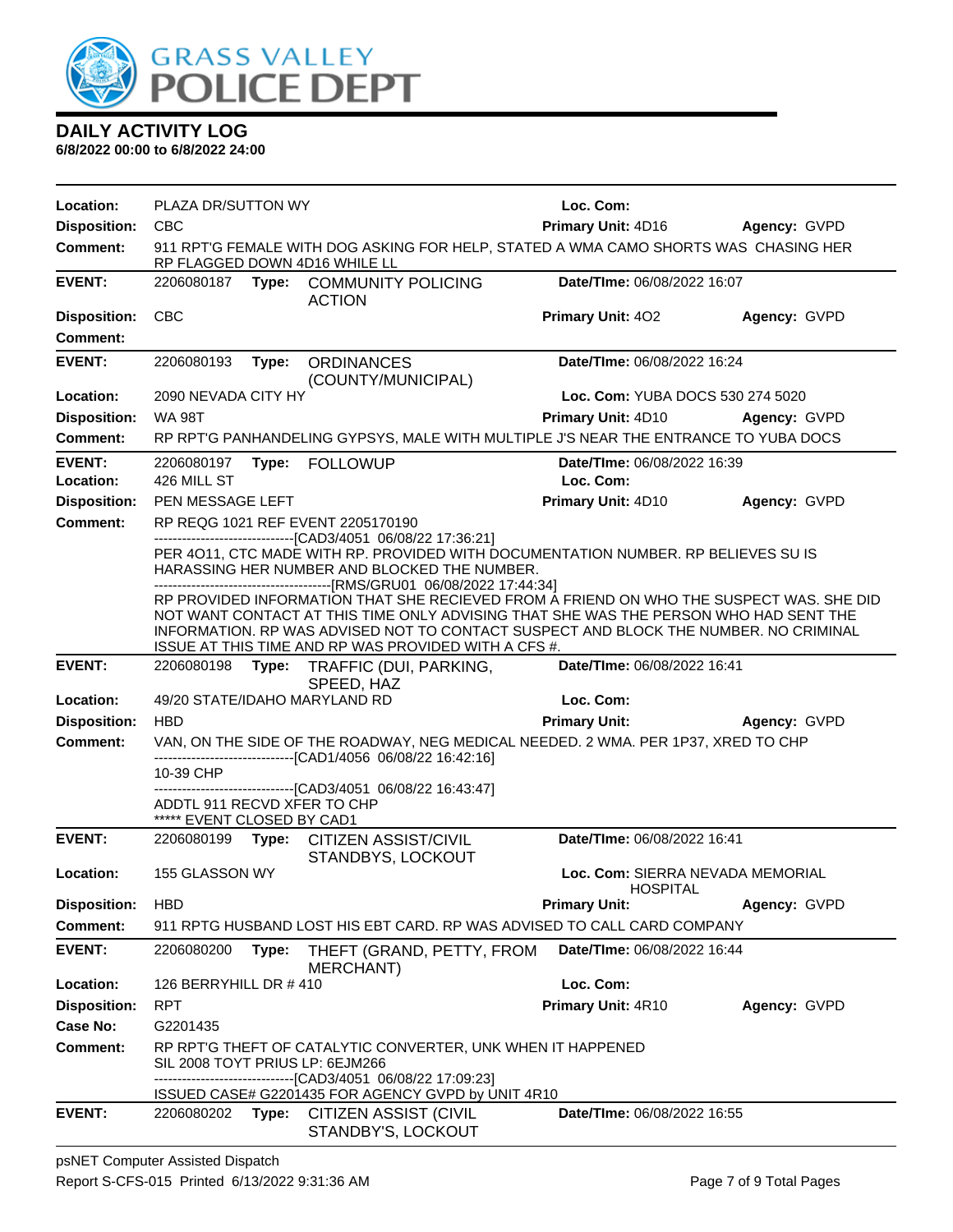

| Location:                  | 1262 SUTTON WY                        |                                                                                                                                                                                                                                                                                                                                                                                                                             | Loc. Com: HOSPITALITY HOUSE 530 271 7144 |              |
|----------------------------|---------------------------------------|-----------------------------------------------------------------------------------------------------------------------------------------------------------------------------------------------------------------------------------------------------------------------------------------------------------------------------------------------------------------------------------------------------------------------------|------------------------------------------|--------------|
| <b>Disposition:</b>        | <b>CBC</b>                            |                                                                                                                                                                                                                                                                                                                                                                                                                             | <b>Primary Unit: 4S5</b>                 | Agency: GVPD |
| Comment:                   | <b>CLEARANCE 1</b>                    |                                                                                                                                                                                                                                                                                                                                                                                                                             |                                          |              |
| <b>EVENT:</b>              | 2206080204                            | Type: FOLLOWUP                                                                                                                                                                                                                                                                                                                                                                                                              | Date/TIme: 06/08/2022 17:02              |              |
| Location:                  | 125 NEAL ST                           |                                                                                                                                                                                                                                                                                                                                                                                                                             | Loc. Com: E DANIELS PARK                 |              |
| <b>Disposition:</b>        | <b>CBC</b>                            |                                                                                                                                                                                                                                                                                                                                                                                                                             | Primary Unit: 402                        | Agency: GVPD |
| <b>Comment:</b>            |                                       | -------------------------------[CAD3/4051 06/08/22 17:02:44]<br>EVENT LOCATION CHANGED FROM 125 NEAL                                                                                                                                                                                                                                                                                                                        |                                          |              |
| <b>EVENT:</b><br>Location: | 290 SIERRA COLLEGE DR                 | 2206080205 Type: TRAFFIC ACCIDENT                                                                                                                                                                                                                                                                                                                                                                                           | Date/TIme: 06/08/2022 17:12<br>Loc. Com: |              |
| <b>Disposition:</b>        | <b>CBC</b>                            |                                                                                                                                                                                                                                                                                                                                                                                                                             | Primary Unit: 4D10                       | Agency: GVPD |
| <b>Case No:</b>            | G2201436                              |                                                                                                                                                                                                                                                                                                                                                                                                                             |                                          |              |
| <b>Comment:</b>            |                                       | RP REQ 10-21 TO RPT COLD 20002 TO HER TAN TOYT AVALON                                                                                                                                                                                                                                                                                                                                                                       |                                          |              |
|                            |                                       | -------------------------------[CAD3/4051 06/08/22 17:56:36]<br>ISSUED CASE# G2201436 FOR AGENCY GVPD by UNIT 4D10                                                                                                                                                                                                                                                                                                          |                                          |              |
|                            |                                       | --------------------------------[4D10/MDT 06/08/22 17:56]<br>CONTACT MADE WITH RP. SHE WAS UNSURE IF INCIDENT HAPPENED IN PENN VALLEY OR GRASS VALLEY.                                                                                                                                                                                                                                                                      |                                          |              |
|                            |                                       | SHE WAS PROVIDED WITH A CFS NUMBER AND FOLLOW UP WILL BE DONE IN THE MORNING. CBC.                                                                                                                                                                                                                                                                                                                                          |                                          |              |
| <b>EVENT:</b>              | 2206080208                            | Type: ORDINANCES                                                                                                                                                                                                                                                                                                                                                                                                            | Date/TIme: 06/08/2022 17:17              |              |
| Location:                  | 125 E MAIN ST                         | (COUNTY/MUNICIPAL)                                                                                                                                                                                                                                                                                                                                                                                                          | Loc. Com: GRASS VALLEY CITY HALL         |              |
| <b>Disposition:</b>        | <b>GOA</b>                            |                                                                                                                                                                                                                                                                                                                                                                                                                             | <b>Primary Unit: 4S5</b>                 | Agency: GVPD |
| <b>Comment:</b>            |                                       | RP RPT'G TRANSIENT PANHANDLING W/ SIGN<br>WMA W/ BEARD. ALSO HAS A BLU COOLER                                                                                                                                                                                                                                                                                                                                               |                                          |              |
| <b>EVENT:</b>              |                                       | 2206080217 Type: VEH CITES, VIN, TOWS, DUI                                                                                                                                                                                                                                                                                                                                                                                  | Date/TIme: 06/08/2022 17:55              |              |
| <b>Disposition:</b>        | <b>CBC</b>                            |                                                                                                                                                                                                                                                                                                                                                                                                                             | Primary Unit: 4D16                       | Agency: GVPD |
| <b>Comment:</b>            |                                       |                                                                                                                                                                                                                                                                                                                                                                                                                             |                                          |              |
| <b>EVENT:</b><br>Location: | 2206080219<br>Type:<br>1108 PAMPAS DR | <b>ALL OTHERS</b>                                                                                                                                                                                                                                                                                                                                                                                                           | Date/TIme: 06/08/2022 18:01<br>Loc. Com: |              |
| <b>Disposition:</b>        | <b>CBC</b>                            |                                                                                                                                                                                                                                                                                                                                                                                                                             | <b>Primary Unit: 4D10</b>                | Agency: GVPD |
| <b>Comment:</b>            | RP IS CURRENTLY IN ALASKA             | RP REQ 10-21 REF SOMEONE STEALING THE TITLE OF THEIR VEH                                                                                                                                                                                                                                                                                                                                                                    |                                          |              |
|                            |                                       | ---------------------------------[4D10/MDT 06/08/22 18:16]<br>CONTACT MADE WITH RP. HE ADVISED THAT HE HAD A VERBAL AGREEMENT WITH A FEMALE TRANSIENT<br>NAMED "KARREN" THAT WAS SUPPOSED TO MAKE PAYMENTS ON THE CAR. HE SAID THAT SHE NEVER<br>PAID HIM MONEY FOR THE VEHICLE. RP ADVISED THAT THE VEHICLE IS SAFE BUT THINKS THAT SHE MAY<br>TRY TO GET THE VEHICLE. THIS CFS # WAS TAKEN TO DOCUMENT THE INCIDENT. CBC. |                                          |              |
| <b>EVENT:</b>              |                                       |                                                                                                                                                                                                                                                                                                                                                                                                                             |                                          |              |
| Location:                  |                                       | 2206080226 Type: SUBJECT STOP <b>Date/Time:</b> 06/08/2022 18:39                                                                                                                                                                                                                                                                                                                                                            |                                          |              |
|                            | TINLOY BUS STOP                       |                                                                                                                                                                                                                                                                                                                                                                                                                             | Loc. Com:                                |              |
| <b>Disposition:</b>        | <b>CBC</b>                            |                                                                                                                                                                                                                                                                                                                                                                                                                             | Primary Unit: 4R10                       | Agency: GVPD |
| <b>Comment:</b>            | OW <sub>1</sub>                       |                                                                                                                                                                                                                                                                                                                                                                                                                             |                                          |              |
| <b>EVENT:</b>              | 2206080227<br>Type:                   | ANIMALS (ABUSE, LOOSE,<br>FOUND, INJURED)                                                                                                                                                                                                                                                                                                                                                                                   | Date/TIme: 06/08/2022 18:52              |              |
| Location:                  | 226 COLFAX AV                         |                                                                                                                                                                                                                                                                                                                                                                                                                             | Loc. Com:                                |              |
| <b>Disposition:</b>        | <b>INF PER 4011</b>                   |                                                                                                                                                                                                                                                                                                                                                                                                                             | <b>Primary Unit:</b>                     | Agency: GVPD |
| <b>Comment:</b>            |                                       | RP RPTG HER BRO MED GOLDENDOODLE MISSING FOR LAST 3 HOURS. NAMED "CHARLIE." HAS<br>MICROCHIP. OKAY TO GIVE OUT NUMBER IF FOUND.<br>EVENT CLOSED BY CAD1 WITH COMMENT-PER 4011                                                                                                                                                                                                                                               |                                          |              |